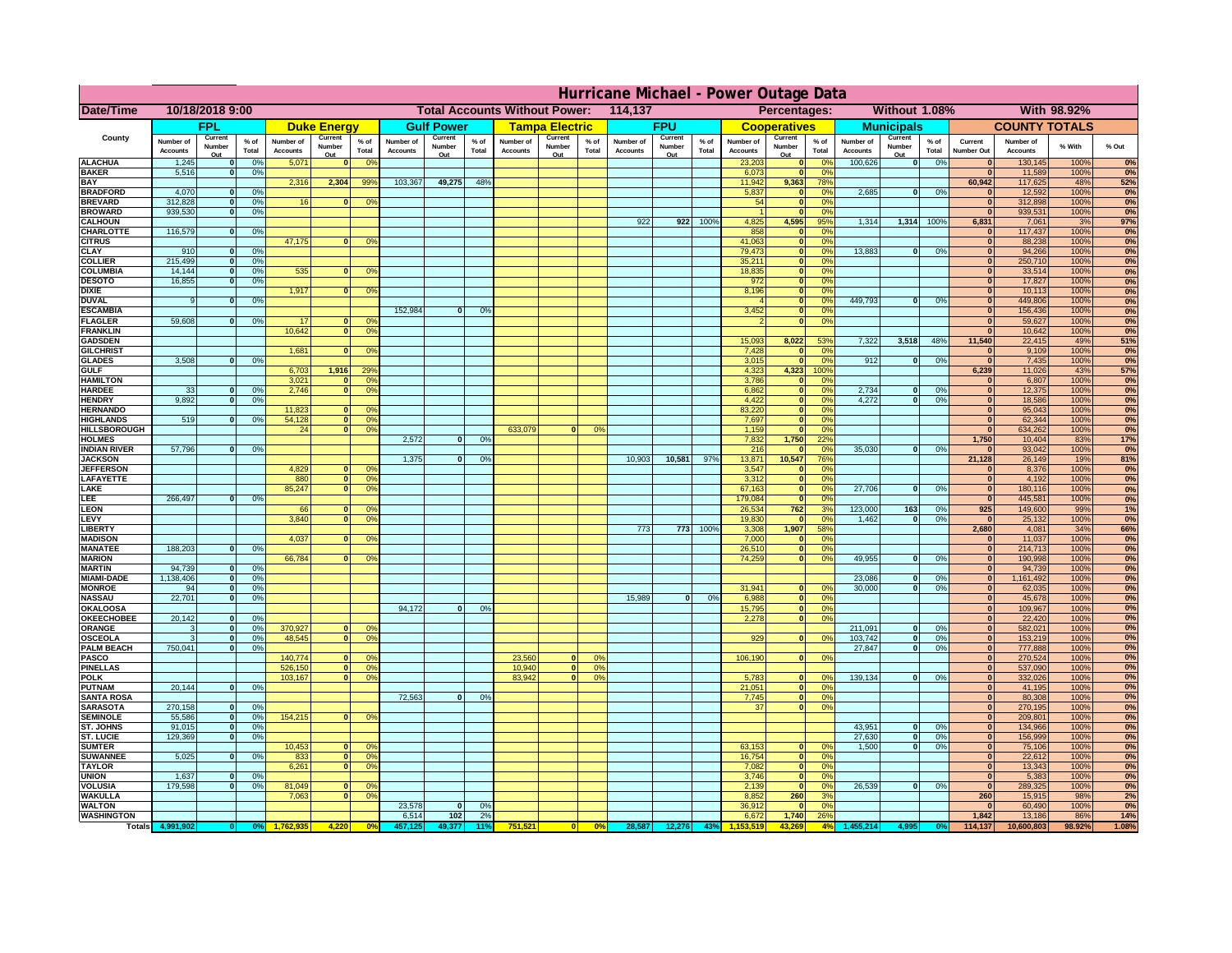# 10/18/2018 9:00 AM Hurricane Michael

| <b>Power Provider</b>                   | <b>County</b>       | <b>Number of Customers</b> | <b>Current Number Out</b> | <b>Outage Percentage</b> | <b>Estimated Restore Time</b> |
|-----------------------------------------|---------------------|----------------------------|---------------------------|--------------------------|-------------------------------|
|                                         |                     |                            |                           |                          |                               |
| <b>Gulf Power Company</b>               | BAY                 | 103,367                    | 49,275                    | 47.67%                   | >5 days                       |
| Florida Public Utilities Corporation    | <b>JACKSON</b>      | 10,903                     | 10,581                    | 97.05%                   | >5 days                       |
| West Florida Electric Cooperative, Inc. | <b>JACKSON</b>      | 13,824                     | 10,500                    | 75.95%                   | >5 days                       |
| Gulf Coast Electric Cooperative, Inc.   | BAY                 | 11,942                     | 9,363                     | 78.40%                   | >5 days                       |
| Talquin Electric Cooperative, Inc.      | <b>GADSDEN</b>      | 15,093                     | 8,022                     | 53.15%                   | 72                            |
| Gulf Coast Electric Cooperative, Inc.   | <b>GULF</b>         | 4,323                      | 4,323                     | 100.00%                  | >5 days                       |
| City of Quincy                          | <b>GADSDEN</b>      | 4,768                      | 2,896                     | 60.74%                   | >5 days                       |
|                                         |                     |                            |                           |                          |                               |
| West Florida Electric Cooperative, Inc. | CALHOUN             | 2,977                      | 2,752                     | 92.44%                   | >5 days                       |
| <b>Duke Energy</b>                      | BAY                 | 2,316                      | 2,304                     | 99.48%                   | <b>TBD</b>                    |
| Duke Energy                             | <b>GULF</b>         | 6,703                      | 1,916                     | 28.58%                   | $24$                          |
| Talquin Electric Cooperative, Inc.      | <b>LIBERTY</b>      | 3,308                      | 1,907                     | 57.65%                   | >5 days                       |
| Gulf Coast Electric Cooperative, Inc.   | CALHOUN             | 1,848                      | 1,843                     | 99.73%                   | >5 days                       |
| West Florida Electric Cooperative, Inc. | <b>HOLMES</b>       | 7,539                      | 1,750                     | 23.21%                   | >5 days                       |
| City of Blountstown                     | CALHOUN             | 1,314                      | 1,314                     | 100.00%                  | >5 days                       |
|                                         | <b>WASHINGTON</b>   |                            |                           |                          |                               |
| West Florida Electric Cooperative, Inc. |                     | 4,235                      | 1,130                     | 26.68%                   | >5 days                       |
| Florida Public Utilities Corporation    | CALHOUN             | 922                        | 922                       | 100.00%                  | >5 days                       |
| Florida Public Utilities Corporation    | <b>LIBERTY</b>      | 773                        | 773                       | 100.00%                  | >5 days                       |
| Talquin Electric Cooperative, Inc.      | LEON                | 26,534                     | 762                       | 2.87%                    | 48                            |
| Chattahoochee Electric                  | <b>GADSDEN</b>      | 1,163                      | 622                       | 53.48%                   | >5 days                       |
| Gulf Coast Electric Cooperative, Inc.   | WASHINGTON          | 2,437                      | 610                       | 25.03%                   | >5 days                       |
| Talquin Electric Cooperative, Inc.      | <b>WAKULLA</b>      | 8,852                      | 260                       | 2.94%                    | 24                            |
|                                         |                     |                            |                           |                          |                               |
| City of Tallahassee                     | LEON                | 123,000                    | 163                       | 0.13%                    | 48                            |
| <b>Gulf Power Company</b>               | <b>WASHINGTON</b>   | 6,514                      | 102                       | 1.57%                    | $24$                          |
| Gulf Coast Electric Cooperative, Inc.   | <b>JACKSON</b>      | 47                         | 47                        | 100.00%                  | >5 days                       |
| Central Florida Electric Cooperative    | <b>ALACHUA</b>      | 875                        | $\mathbf 0$               | 0.00%                    | <b>TBD</b>                    |
| Central Florida Electric Cooperative    | <b>DIXIE</b>        | 7,595                      | 0                         | 0.00%                    | <b>TBD</b>                    |
| Central Florida Electric Cooperative    | <b>GILCHRIST</b>    | 7,424                      | $\mathbf 0$               | 0.00%                    | Restored                      |
| Central Florida Electric Cooperative    | LAFAYETTE           | 9                          | 0                         | 0.00%                    | TBD                           |
|                                         |                     |                            |                           |                          |                               |
| Central Florida Electric Cooperative    | LEVY                | 17,513                     | $\mathbf 0$               | 0.00%                    | Restored                      |
| Central Florida Electric Cooperative    | <b>MARION</b>       | 9                          | $\pmb{0}$                 | 0.00%                    | <b>TBD</b>                    |
| Choctawhatchee Electric Cooperative     | <b>HOLMES</b>       | 293                        | $\mathbf 0$               | 0.00%                    | Restored                      |
| Choctawhatchee Electric Cooperative     | <b>OKALOOSA</b>     | 15,795                     | 0                         | 0.00%                    | Restored                      |
| Choctawhatchee Electric Cooperative     | <b>SANTA ROSA</b>   | 201                        | $\mathbf 0$               | 0.00%                    | Restored                      |
| Choctawhatchee Electric Cooperative     | <b>WALTON</b>       | 36,812                     | 0                         | 0.00%                    | Restored                      |
| City of Alachua                         | <b>ALACHUA</b>      | 4,426                      | $\mathbf 0$               | 0.00%                    | <b>TBD</b>                    |
|                                         |                     |                            | 0                         |                          | <b>TBD</b>                    |
| City of Bartow                          | POLK                | 11,790                     |                           | 0.00%                    |                               |
| City of Bushnell                        | <b>SUMTER</b>       | 1,500                      | $\mathbf 0$               | 0.00%                    | <b>TBD</b>                    |
| City of Clewiston                       | <b>HENDRY</b>       | 4,272                      | $\pmb{0}$                 | 0.00%                    | TBD                           |
| City of Fort Meade                      | <b>POLK</b>         | 2,379                      | $\mathbf 0$               | 0.00%                    | TBD                           |
| City of Havana                          | GADSDEN             | 1,391                      | $\mathbf 0$               | 0.00%                    | Restored                      |
| City of Leesburg                        | LAKE                | 22,000                     | $\mathbf 0$               | 0.00%                    | <b>TBD</b>                    |
| City of Moore Haven                     | <b>GLADES</b>       | 912                        | $\pmb{0}$                 | 0.00%                    | TBD                           |
|                                         | LAKE                | 5,706                      | $\mathbf 0$               | 0.00%                    | <b>TBD</b>                    |
| City of Mount Dora                      |                     |                            |                           |                          |                               |
| City of Newberry                        | <b>ALACHUA</b>      | 1,727                      | $\mathbf 0$               | 0.00%                    | TBD                           |
| City of Starke                          | <b>BRADFORD</b>     | 2,685                      | $\mathbf 0$               | 0.00%                    | <b>TBD</b>                    |
| City of Vero Beach                      | <b>INDIAN RIVER</b> | 35,030                     | 0                         | 0.00%                    | <b>TBD</b>                    |
| City of Wauchula                        | <b>HARDEE</b>       | 2,734                      | $\mathbf 0$               | 0.00%                    | <b>TBD</b>                    |
| City of Williston                       | LEVY                | 1,462                      | $\mathbf 0$               | 0.00%                    | TBD                           |
| City of Winter Park                     | ORANGE              | 13,941                     | $\mathbf 0$               | 0.00%                    | <b>TBD</b>                    |
|                                         |                     |                            |                           |                          |                               |
| Clay Electric Cooperative               | <b>ALACHUA</b>      | 22,328                     | 0                         | 0.00%                    | <b>TBD</b>                    |
| Clay Electric Cooperative               | <b>BAKER</b>        | 2,476                      | $\mathbf 0$               | 0.00%                    | <b>TBD</b>                    |
| Clay Electric Cooperative               | <b>BRADFORD</b>     | 5,837                      | 0                         | 0.00%                    | TBD                           |
| Clay Electric Cooperative               | <b>CLAY</b>         | 79,473                     | $\mathbf 0$               | 0.00%                    | <b>TBD</b>                    |
| Clay Electric Cooperative               | COLUMBIA            | 16,922                     | $\pmb{0}$                 | 0.00%                    | <b>TBD</b>                    |
| Clay Electric Cooperative               | <b>DUVAL</b>        | $\overline{4}$             | $\mathbf 0$               | 0.00%                    | <b>TBD</b>                    |
| Clay Electric Cooperative               | <b>FLAGLER</b>      | $\overline{2}$             | 0                         | 0.00%                    | <b>TBD</b>                    |
| Clay Electric Cooperative               | <b>GILCHRIST</b>    | $\overline{4}$             | $\mathbf 0$               | 0.00%                    | <b>TBD</b>                    |
|                                         |                     |                            |                           |                          |                               |
| Clay Electric Cooperative               | LAKE                | 2,239                      | 0                         | 0.00%                    | <b>TBD</b>                    |
| Clay Electric Cooperative               | LEVY                | 712                        | $\pmb{0}$                 | 0.00%                    | TBD                           |
| Clay Electric Cooperative               | <b>MARION</b>       | 16,301                     | $\pmb{0}$                 | 0.00%                    | <b>TBD</b>                    |
| Clay Electric Cooperative               | <b>PUTNAM</b>       | 21,051                     | $\pmb{0}$                 | 0.00%                    | TBD                           |
| Clay Electric Cooperative               | SUWANNEE            | 5                          | $\pmb{0}$                 | 0.00%                    | TBD                           |
| Clay Electric Cooperative               | <b>UNION</b>        | 3,746                      | $\pmb{0}$                 | 0.00%                    | <b>TBD</b>                    |
|                                         |                     |                            |                           |                          |                               |
| Clay Electric Cooperative               | VOLUSIA             | 2,139                      | 0                         | 0.00%                    | TBD                           |
| <b>Duke Energy</b>                      | <b>ALACHUA</b>      | 5,071                      | $\pmb{0}$                 | 0.00%                    | Restored                      |
| Duke Energy                             | <b>BREVARD</b>      | 16                         | $\pmb{0}$                 | 0.00%                    | Restored                      |
| Duke Energy                             | <b>CITRUS</b>       | 47,175                     | $\pmb{0}$                 | 0.00%                    | Restored                      |
| Duke Energy                             | COLUMBIA            | 535                        | $\pmb{0}$                 | 0.00%                    | Restored                      |
| <b>Duke Energy</b>                      | <b>DIXIE</b>        | 1,917                      | $\mathbf 0$               | 0.00%                    | Restored                      |
| Duke Energy                             | <b>FLAGLER</b>      | 17                         | $\pmb{0}$                 | 0.00%                    | Restored                      |
| <b>Duke Energy</b>                      | <b>FRANKLIN</b>     |                            | $\pmb{0}$                 | 0.00%                    |                               |
|                                         |                     | 10,642                     |                           |                          | Restored                      |
| Duke Energy                             | <b>GILCHRIST</b>    | 1,681                      | 0                         | 0.00%                    | Restored                      |
| <b>Duke Energy</b>                      | <b>HAMILTON</b>     | 3,021                      | $\pmb{0}$                 | 0.00%                    | Restored                      |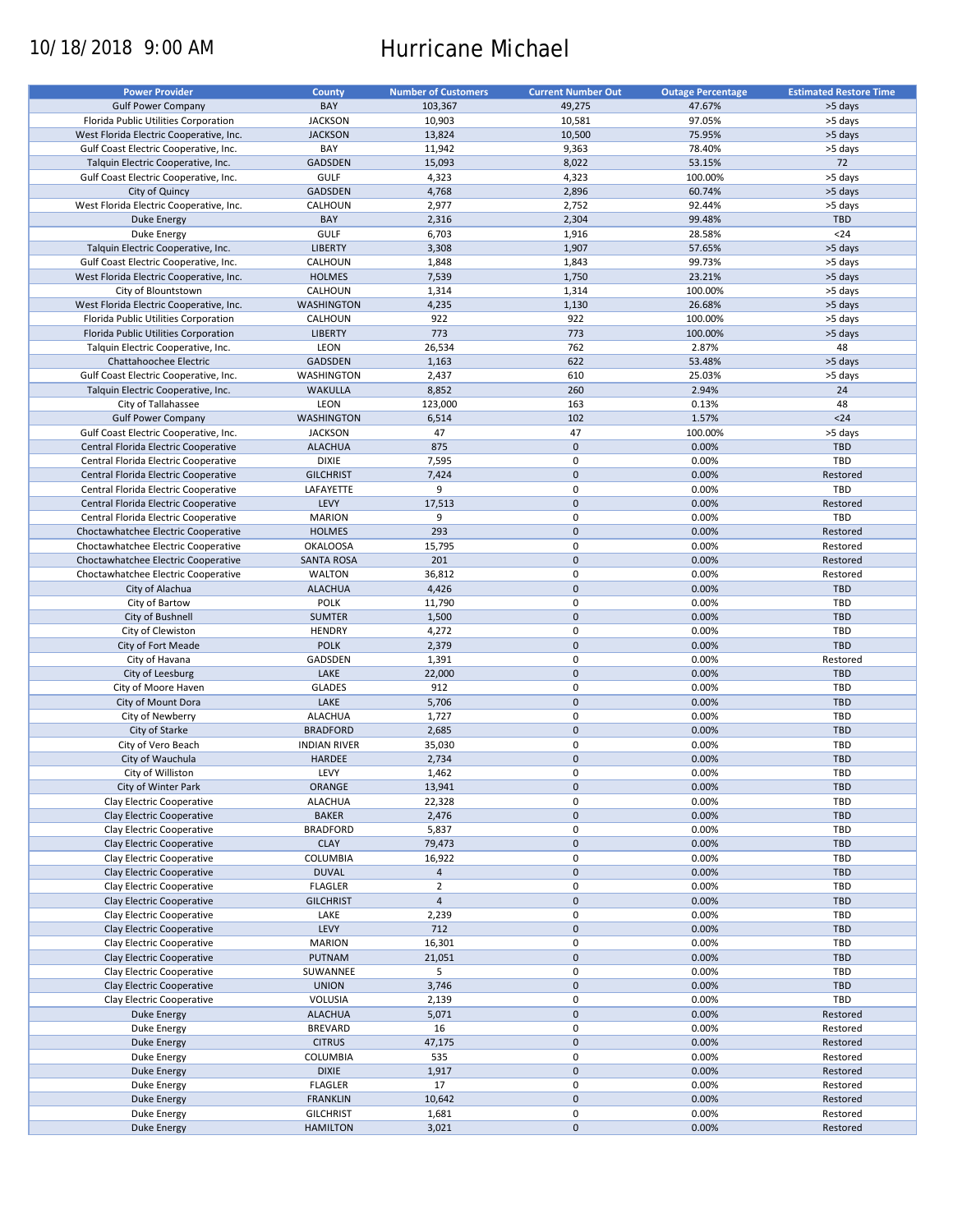### 10/18/2018 9:00 AM Hurricane Michael

| Duke Energy                                        | HARDEE              | 2,746     | 0           | 0.00% | Restored   |
|----------------------------------------------------|---------------------|-----------|-------------|-------|------------|
| <b>Duke Energy</b>                                 | <b>HERNANDO</b>     | 11,823    | $\pmb{0}$   | 0.00% | Restored   |
| Duke Energy                                        | <b>HIGHLANDS</b>    | 54,128    | 0           | 0.00% | Restored   |
|                                                    |                     |           | $\pmb{0}$   |       |            |
| <b>Duke Energy</b>                                 | HILLSBOROUGH        | 24        |             | 0.00% | Restored   |
| Duke Energy                                        | <b>JEFFERSON</b>    | 4,829     | 0           | 0.00% | Restored   |
| Duke Energy                                        | LAFAYETTE           | 880       | $\mathbf 0$ | 0.00% | Restored   |
|                                                    |                     |           |             |       |            |
| Duke Energy                                        | LAKE                | 85,247    | 0           | 0.00% | Restored   |
| Duke Energy                                        | <b>LEON</b>         | 66        | $\pmb{0}$   | 0.00% | Restored   |
| Duke Energy                                        | LEVY                | 3,840     | 0           | 0.00% | Restored   |
|                                                    |                     |           |             |       |            |
| <b>Duke Energy</b>                                 | <b>MADISON</b>      | 4,037     | $\pmb{0}$   | 0.00% | Restored   |
| Duke Energy                                        | <b>MARION</b>       | 66,784    | 0           | 0.00% | Restored   |
| <b>Duke Energy</b>                                 | ORANGE              | 370,927   | $\pmb{0}$   | 0.00% | Restored   |
|                                                    |                     |           |             |       |            |
| Duke Energy                                        | OSCEOLA             | 48,545    | 0           | 0.00% | Restored   |
| Duke Energy                                        | PASCO               | 140,774   | $\mathbf 0$ | 0.00% | Restored   |
|                                                    | PINELLAS            | 526,150   | 0           | 0.00% | Restored   |
| Duke Energy                                        |                     |           |             |       |            |
| <b>Duke Energy</b>                                 | <b>POLK</b>         | 103,167   | $\mathbf 0$ | 0.00% | Restored   |
| Duke Energy                                        | SEMINOLE            | 154,215   | 0           | 0.00% | Restored   |
| <b>Duke Energy</b>                                 | <b>SUMTER</b>       | 10,453    | $\pmb{0}$   | 0.00% | Restored   |
|                                                    |                     |           |             |       |            |
| Duke Energy                                        | SUWANNEE            | 833       | $\pmb{0}$   | 0.00% | Restored   |
| <b>Duke Energy</b>                                 | <b>TAYLOR</b>       | 6,261     | $\pmb{0}$   | 0.00% | Restored   |
|                                                    |                     |           |             |       |            |
| Duke Energy                                        | <b>VOLUSIA</b>      | 81,049    | 0           | 0.00% | Restored   |
| <b>Duke Energy</b>                                 | <b>WAKULLA</b>      | 7,063     | $\pmb{0}$   | 0.00% | Restored   |
| Escambia River Electric Cooperative, Inc.          | <b>ESCAMBIA</b>     | 3,452     | 0           | 0.00% | <b>TBD</b> |
|                                                    |                     |           |             |       |            |
| Escambia River Electric Cooperative, Inc.          | <b>SANTA ROSA</b>   | 7,544     | $\pmb{0}$   | 0.00% | <b>TBD</b> |
| Florida Keys Electric Cooperative                  | <b>MONROE</b>       | 31,941    | $\mathbf 0$ | 0.00% | <b>TBD</b> |
| Florida Power and Light Company                    | <b>ALACHUA</b>      | 1,245     | $\pmb{0}$   | 0.00% | <b>TBD</b> |
|                                                    |                     |           |             |       |            |
| Florida Power and Light Company                    | <b>BAKER</b>        | 5,516     | $\mathbf 0$ | 0.00% | TBD        |
| Florida Power and Light Company                    | <b>BRADFORD</b>     | 4,070     | $\pmb{0}$   | 0.00% | <b>TBD</b> |
|                                                    |                     |           | $\mathbf 0$ |       | <b>TBD</b> |
| Florida Power and Light Company                    | <b>BREVARD</b>      | 312,828   |             | 0.00% |            |
| Florida Power and Light Company                    | <b>BROWARD</b>      | 939,530   | $\pmb{0}$   | 0.00% | <b>TBD</b> |
| Florida Power and Light Company                    | CHARLOTTE           | 116,579   | $\mathbf 0$ | 0.00% | TBD        |
|                                                    |                     |           |             |       |            |
| Florida Power and Light Company                    | <b>CLAY</b>         | 910       | $\pmb{0}$   | 0.00% | <b>TBD</b> |
| Florida Power and Light Company                    | <b>COLLIER</b>      | 215,499   | 0           | 0.00% | TBD        |
| Florida Power and Light Company                    | <b>COLUMBIA</b>     | 14,144    | $\pmb{0}$   | 0.00% | <b>TBD</b> |
|                                                    |                     |           |             |       |            |
| Florida Power and Light Company                    | <b>DESOTO</b>       | 16,855    | $\pmb{0}$   | 0.00% | <b>TBD</b> |
| Florida Power and Light Company                    | <b>DUVAL</b>        | 9         | $\mathbf 0$ | 0.00% | <b>TBD</b> |
|                                                    |                     |           | 0           | 0.00% | TBD        |
| Florida Power and Light Company                    | <b>FLAGLER</b>      | 59,608    |             |       |            |
| Florida Power and Light Company                    | <b>GLADES</b>       | 3,508     | $\mathbf 0$ | 0.00% | <b>TBD</b> |
| Florida Power and Light Company                    | HARDEE              | 33        | 0           | 0.00% | TBD        |
|                                                    |                     |           |             |       |            |
| Florida Power and Light Company                    | <b>HENDRY</b>       | 9,892     | $\pmb{0}$   | 0.00% | <b>TBD</b> |
| Florida Power and Light Company                    | <b>HIGHLANDS</b>    | 519       | 0           | 0.00% | TBD        |
| Florida Power and Light Company                    | <b>INDIAN RIVER</b> | 57,796    | $\pmb{0}$   | 0.00% | <b>TBD</b> |
|                                                    |                     |           |             |       |            |
| Florida Power and Light Company                    | LEE                 | 266,497   | 0           | 0.00% | <b>TBD</b> |
| Florida Power and Light Company                    | MANATEE             | 188,203   | $\mathbf 0$ | 0.00% | <b>TBD</b> |
|                                                    | <b>MARTIN</b>       | 94,739    | 0           | 0.00% | TBD        |
| Florida Power and Light Company                    |                     |           |             |       |            |
| Florida Power and Light Company                    | MIAMI-DADE          | 1,138,406 | $\mathbf 0$ | 0.00% | <b>TBD</b> |
| Florida Power and Light Company                    | <b>MONROE</b>       | 94        | 0           | 0.00% | TBD        |
|                                                    |                     |           |             |       |            |
| Florida Power and Light Company                    | NASSAU              | 22,701    | $\pmb{0}$   | 0.00% | <b>TBD</b> |
| Florida Power and Light Company                    | OKEECHOBEE          | 20,142    | $\mathbf 0$ | 0.00% | TBD        |
| Florida Power and Light Company                    | ORANGE              | 3         | $\pmb{0}$   | 0.00% | <b>TBD</b> |
|                                                    |                     |           |             |       |            |
| Florida Power and Light Company                    | OSCEOLA             | 3         | 0           | 0.00% | TBD        |
| Florida Power and Light Company                    | PALM BEACH          | 750,041   | $\pmb{0}$   | 0.00% | <b>TBD</b> |
| Florida Power and Light Company                    | PUTNAM              | 20,144    | 0           | 0.00% | TBD        |
|                                                    |                     |           |             |       |            |
| Florida Power and Light Company                    | SARASOTA            | 270,158   | $\pmb{0}$   | 0.00% | <b>TBD</b> |
| Florida Power and Light Company                    | SEMINOLE            | 55,586    | 0           | 0.00% | TBD        |
| Florida Power and Light Company                    | ST. JOHNS           | 91,015    | $\pmb{0}$   | 0.00% | <b>TBD</b> |
|                                                    |                     |           |             |       |            |
| Florida Power and Light Company                    | ST. LUCIE           | 129,369   | 0           | 0.00% | TBD        |
| Florida Power and Light Company                    | SUWANNEE            | 5,025     | $\pmb{0}$   | 0.00% | <b>TBD</b> |
|                                                    |                     |           |             |       |            |
| Florida Power and Light Company                    | <b>UNION</b>        | 1,637     | 0           | 0.00% | TBD        |
| Florida Power and Light Company                    | <b>VOLUSIA</b>      | 179,598   | $\mathbf 0$ | 0.00% | <b>TBD</b> |
| Florida Public Utilities Corporation               | NASSAU              | 15,989    | 0           | 0.00% | Restored   |
|                                                    |                     |           |             |       |            |
| Fort Pierce Utilities Authority                    | ST. LUCIE           | 27,630    | 0           | 0.00% | <b>TBD</b> |
| Gainesville (Gainesville Regional Utilities - GRU) | <b>ALACHUA</b>      | 94,473    | 0           | 0.00% | TBD        |
| Glades Electric Cooperative, Inc.                  | <b>GLADES</b>       | 3,015     | $\pmb{0}$   | 0.00% | <b>TBD</b> |
|                                                    |                     |           |             |       |            |
| Glades Electric Cooperative, Inc.                  | HARDEE              | 0         | 0           |       | TBD        |
| Glades Electric Cooperative, Inc.                  | <b>HENDRY</b>       | 3,530     | $\pmb{0}$   | 0.00% | <b>TBD</b> |
|                                                    |                     |           |             |       | TBD        |
| Glades Electric Cooperative, Inc.                  | <b>HIGHLANDS</b>    | 7,321     | 0           | 0.00% |            |
| Glades Electric Cooperative, Inc.                  | OKEECHOBEE          | 2,278     | $\pmb{0}$   | 0.00% | <b>TBD</b> |
| Green Cove Springs Electric                        | <b>CLAY</b>         | 3,889     | $\pmb{0}$   | 0.00% | TBD        |
|                                                    |                     |           |             |       |            |
| Gulf Coast Electric Cooperative, Inc.              | <b>WALTON</b>       | 100       | $\pmb{0}$   | 0.00% | TBD        |
| <b>Gulf Power Company</b>                          | <b>ESCAMBIA</b>     | 152,984   | 0           | 0.00% | Restored   |
| <b>Gulf Power Company</b>                          | <b>HOLMES</b>       | 2,572     | $\pmb{0}$   | 0.00% | Restored   |
|                                                    |                     |           |             |       |            |
| <b>Gulf Power Company</b>                          | <b>JACKSON</b>      | 1,375     | 0           | 0.00% | Restored   |
| <b>Gulf Power Company</b>                          | <b>OKALOOSA</b>     | 94,172    | $\mathbf 0$ | 0.00% | Restored   |
|                                                    |                     |           |             |       |            |